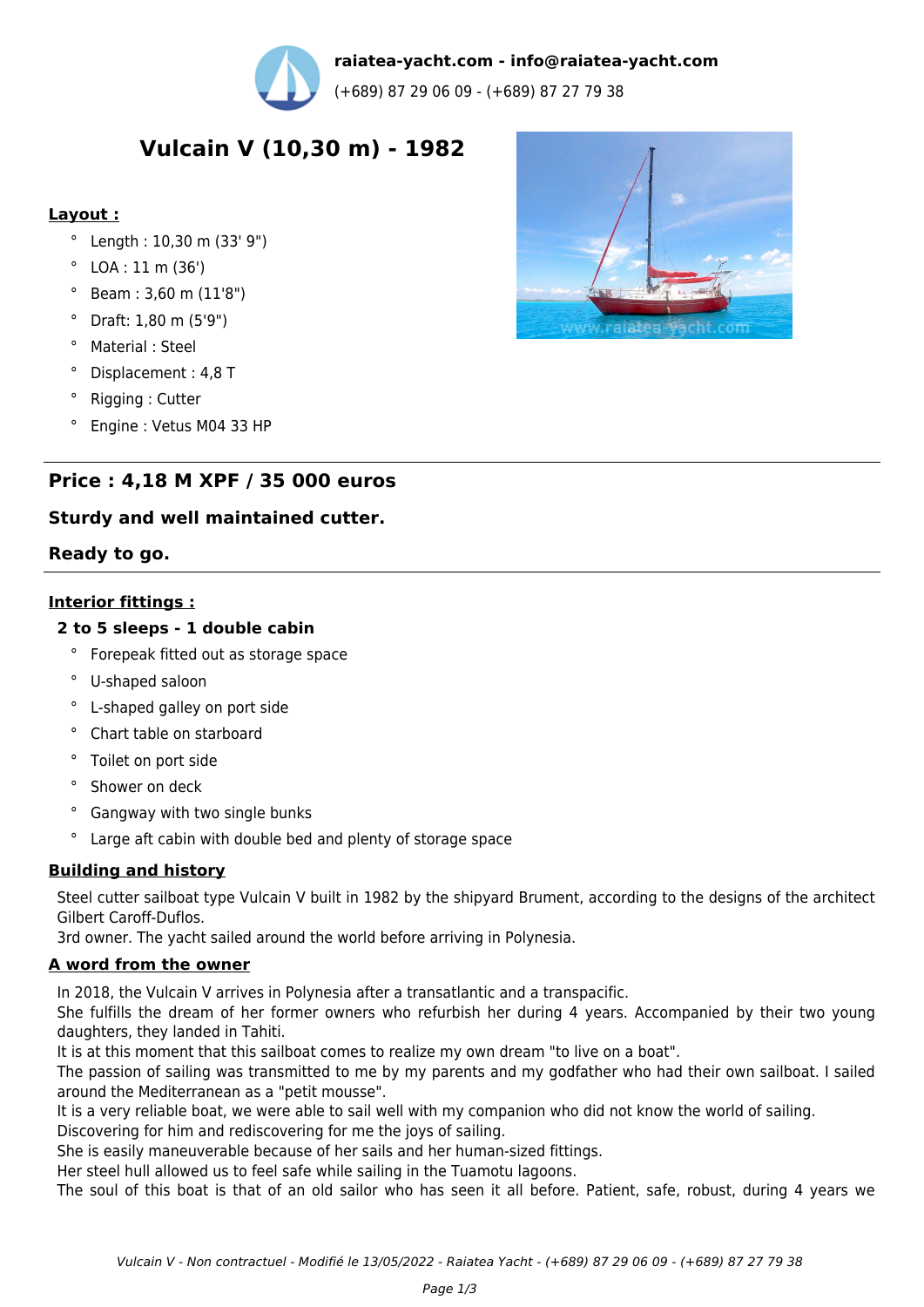shared pure moments of plenitude. She has allowed us to gain confidence in our abilities as sailors, it has been a perfect teacher who has given us the taste to see bigger.

She is now waiting to sail more miles with you!

## **Engine**

Vetus M04 33 HP engine from 2007 (1240 hours) Average consumption : 1,5 l/h Diesel tank of 180 L

## **Cutter Rigging**

Lacquered aluminum mast with double spreaders and steps Rigging shrouds of 2014 2 Spinnaker poles 1 Mainsail (2021) 1 Light genoa (2021) 1 Staysail 1 Spinnaker 1 BARLOW 23 two speed winch, chrome plated bronze headstock 2 BARLOW 27 two speeds winches, self tailing, headstock in chromed bronze 2 BARLOW 24 two speeds winches, self tailing, headstock in chromed bronze **Ground tackle**

Manual windlass GOIOT Main anchor: ROCNA 20 Kg galvanized steel anchor + 60 m galvanized steel chain 10 mm diameter 10 m galvanized steel chain of 10 mm diameter 2 m galvanized steel chain of 10 mm diameter Secondary anchor: plow anchor CQR 16 Kg galvanized steel

**Comfort**

1 Stainless steel tank 220 L and 1 flexible tank 100 L

Double sink

1 Foot pump for fresh water and 1 for sea water

- 1 Gas stove 2 burners + oven (2020)
- 1 Refrigerator VITRIFRIGO
- 1 Water heater
- 1 Deck shower
- 1 Dry toilet

## **Electrics**

1 Engine battery acid / lead without maintenance 12 V / 68 Ah 12 V alternators coupled to the main engine 2 Solar panels 110W each 3 House batteries 80 AH each Inverter 12/220 V 800 W LED lighting 3 Fans

## **Electronics and navigation instruments**

1 VHF / DSC / AIS fixed radio NAVICOM 1 GPS FURUNO GP31 1 ST 4000 RAYMARINE autopilot 1 ARIES self steering vane (to be revised) 1 SSB 1 Computer 1 NAVICOM fixed AIS 1 Electronic compass with sensor installed on the mast and two BROKES & GATEHOUSE repeaters in the cockpit and at the chart table 1 Barometer 1 Weather station